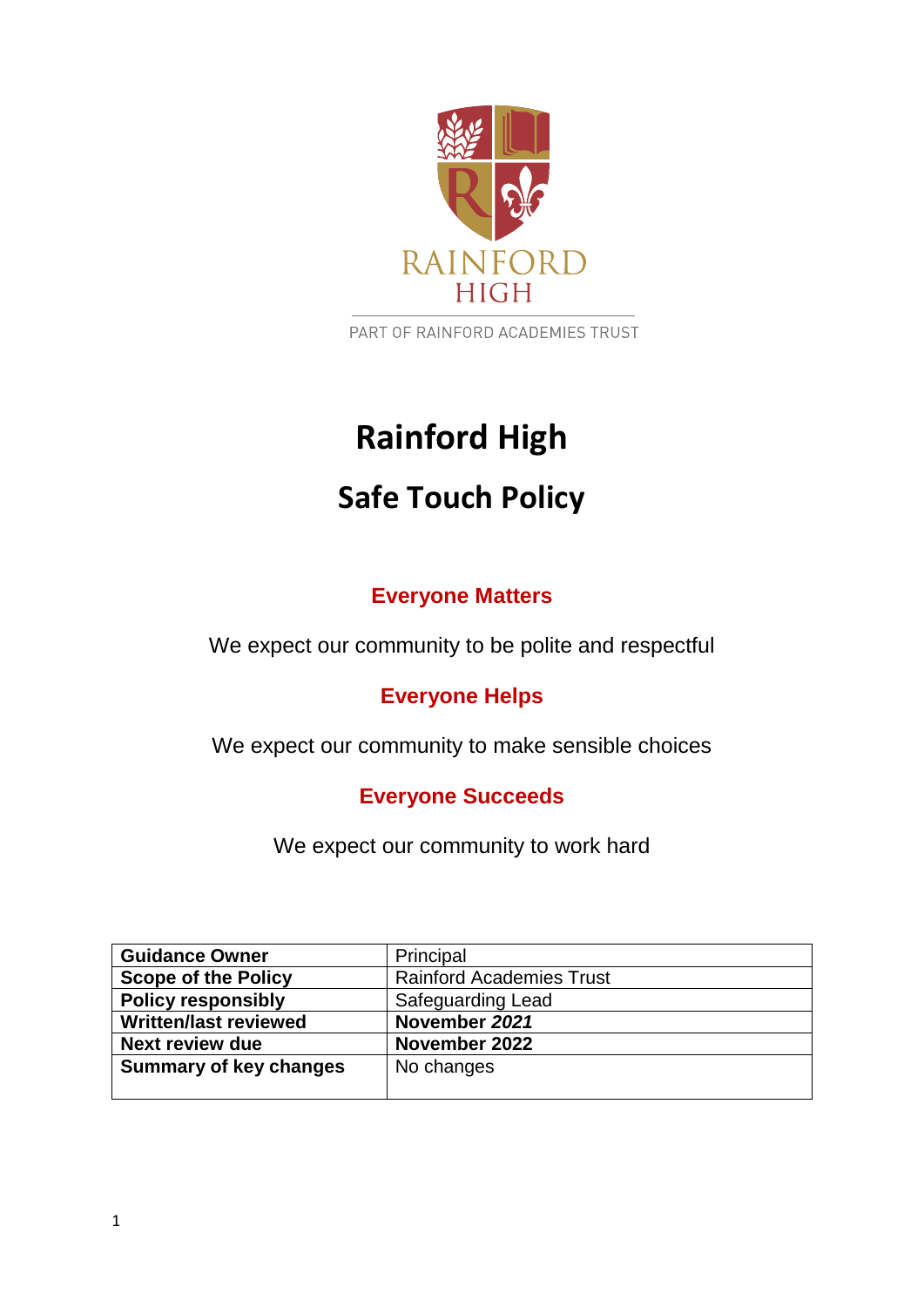Rainford High Academies Trust is committed to the best quality care and highest standards of safeguarding for Learners.

Aims and Objectives

- To create, maintain and monitor a physically and emotionally secure environment for Learners and adults.
- To ensure safeguarding of Learners is paramount at all times.
- Maintain close working links with Team Teach, ensuring all physical touch and any related documentation, policies and monitoring complies with the latest agreed best practice.
- Ensure that all physical touch is reasonable, proportionate and necessary.
- Ensure that Learners in distress receive appropriate comfort including physical touch if appropriate.
- Make decisions on what is deemed 'appropriate' as a staff team and with continued regard for legal frameworks, Team Teach and the Local Safeguarding Learners Board.
- Create, maintain and monitor a culture of agreed practice incorporating Team Teach philosophy.
- To ensure that any touch or positive physical intervention is conducted in view of at least one other staff member and that staff are made aware of their own personal risk assessment when working with Learners.
- To ensure any allegation or complaint is dealt with in line with our complaints policy, child protection policy and procedures, with due regard for the law and its processes.
- Ensure Learners are aware of their right to refuse the offer of touch as a physical response to distress and ensure staff only use appropriate touch in line with the child's own wishes and feelings of security.

#### **Definition**

Rainford Academies trust defines 'touch' as a physical response to trauma, distress and human emotional need that would comfort, protect and enhance secure relationships.

We believe to deny a child physical reassurance is against the needs of the child and their healthy emotional development. To this end, staff will respond to Learners in distress/emotional need, including a need to share happy emotions, with appropriate touch.

#### **COVID - 19**

In light of COVID, all staff will strive to maintain social distancing from students where possible but it is understood that this may not be possible. All touching will be avoided unless necessary to protect a child from themselves, others, the staff member themselves or protect property from damage/destruction.

#### **Appropriate Touch**

All staff are aware of the definition of appropriate touch; noted here as touch that is not invasive humiliating, erotic or causing physical or emotional discomfort. Agreed places for appropriate touch in order to comfort or congratulate a child are: back, arms, shoulders and hands.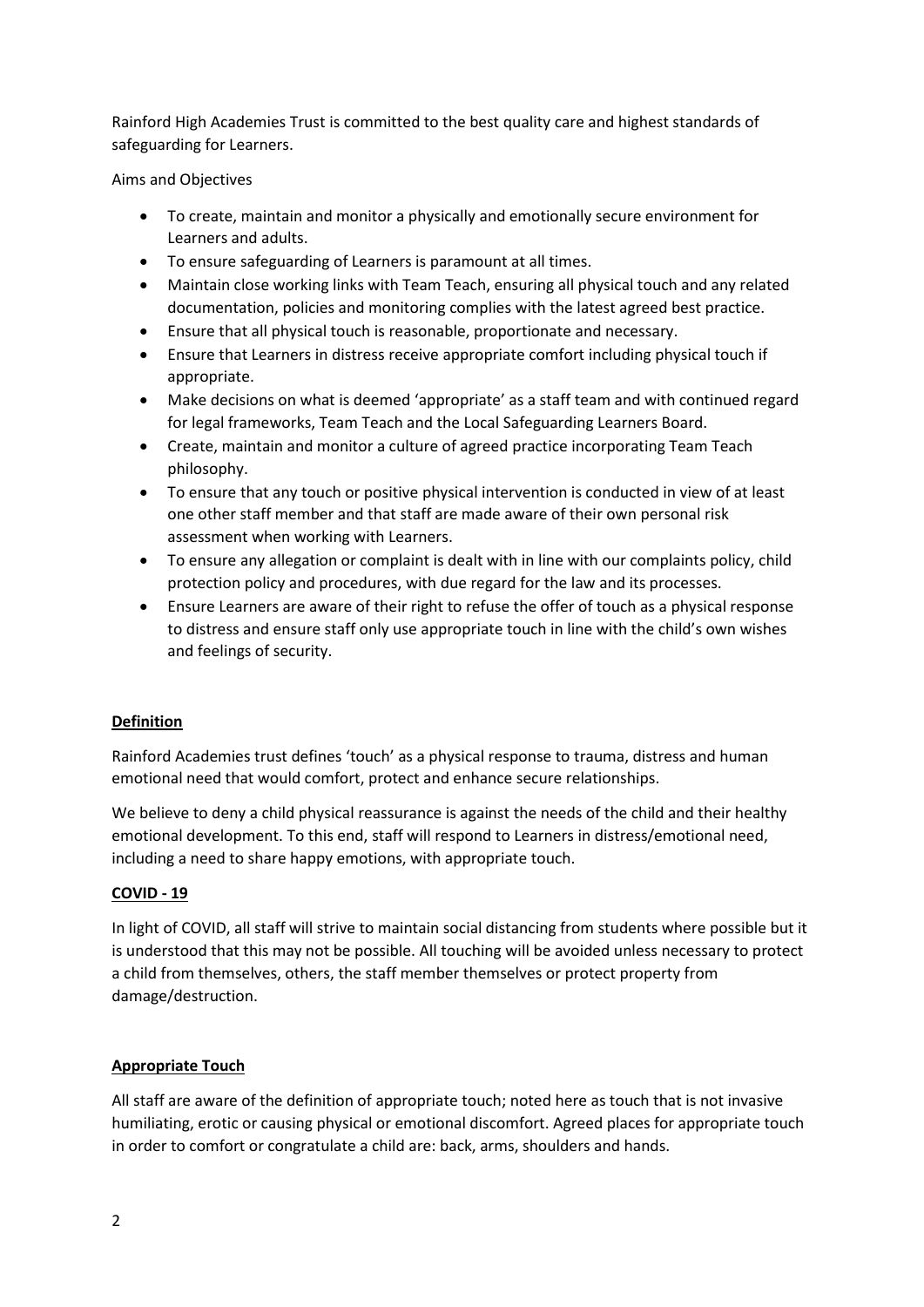Staff at Rainford Academies trust have given consideration to the inclusion of 'hands' in this policy. Shaking hands is widely used as a friendly greeting; this particularly applies to Learners seeking comfort and reassurance. Staff at Rainford Academies trust acknowledge the growing culture that believes it is safer to refrain from any touch due to anxieties that allegations of abuse may be made and that indeed instances of abuse do occur in the world. However, our staff team believes that providing a good quality emotional environment may sometimes require the use of touch. Learners need to be educated in what constitutes appropriate touch, so that they can recognize the difference between appropriate and inappropriate touch. This helps each child to respond appropriately to others and to seek help in threatening situations. This will be done through bespoke Personal, Social development sessions

#### **Positive Handling**

All positive physical interventions are in accordance with 'Guidance on the use of Reasonable Force in School' (DFES 1998), and the guidance set out in Section 93 of the Education and inspections Act 2006. Positive handling techniques are adopted in response to Team Teach training.

Our commitment to safe, positive handling includes:

- Monitoring and evaluating our responses to challenging behaviour, with particular regard to monitoring the use and effectiveness of any positive physical interventions.
- Reviewing any positive handling plans that may be in place for individual Learners at agreed intervals that allow for swift adaptations to be made to meet the child's needs
- An acknowledgement of our duty of care to all pupils and that sometimes it may be necessary to use a positive handling technique to safeguard a student or students in crisis; or the learners, adults or property at risk from a student in crisis.
- All positive physical interventions are for the minimum amount of time, using the lightest possible hold and are reasonable, proportionate and necessary.
- All positive physical interventions are recorded and stored in line with the data protection act, and parents/carers are made aware of the use of such interventions if/when they occur. It is the responsibility of the staff member to report incidents directly to the Principal and safeguarding lead.

A decision will be made about who will contact the parents.

- Physical intervention is never given for non-compliance.
- All physical intervention conducted in a crisis situation will be the result of staff dynamically risk assessing the potential harm to the students in crisis and the Learners, adults or property around them.
- Staff always respond in a timely manner to situations of crisis where there is a real danger of harm to the individual in crisis and others around them.
- Any repeated behaviours and incidents are thoroughly investigated to source triggers for challenging behaviour and seek every possible alternative to positive physical handling.
- Learners and staff are given time to reflect before any debrief discussions are undertaken.
- To ensure key identified staff are well trained in safe, positive, physical handling techniques, including interventions for challenging situations and that such training is reviewed at the appropriate intervals.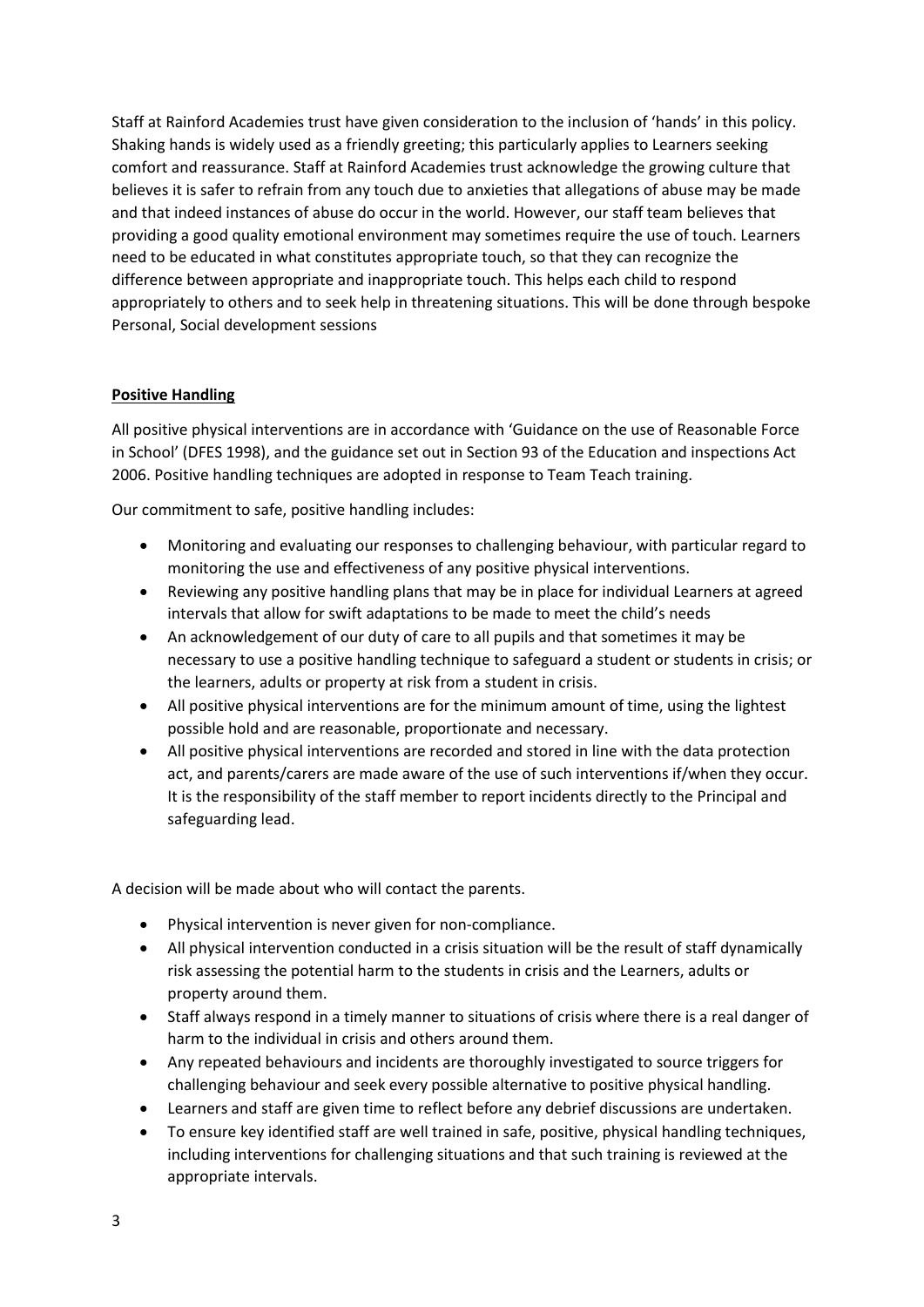- To de-escalate conflict and challenging situations to avoid the use of positive physical interventions wherever possible, ensuring that any interventions used in these circumstances are recorded by the member of staff and reported immediately to a senior member of staff (see above).
- To seek immediate, appropriate professional advice in circumstances where our positive physical handling techniques and this policy, fails to encompass the needs of a child.

If a child is exhibiting violence and/or acute levels of distress it may be appropriate and in the best interests of the individual and their peers to remove the 'audience' and take the peer group somewhere safe and quiet till the crisis is over. The wellbeing of all our Learners is paramount. We acknowledge that during positive physical interventions a learner may be hurt. Minor bruising or marks may occur during the process of positive physical intervention. Whilst this is always avoided wherever possible, this outcome is preferable to more severe physical harm to the child in crisis resulting from their behaviour, or serious harm occurring to another individual as a result of the incident.

The best possible outcome is always strived for. Staff are expected to make judgement calls based on the situation in hand. They are instructed to consider the following questions:

- Can I de-escalate this situation without the use of physical intervention?
- Is physical intervention in the child's best interests?
- Do I have to take any action; is there a real and imminent danger to be addressed?
- Do I need assistance?
- Why is the action I'm about to take necessary?
- Help and Support

#### **Fights**

On occasions a student to student fight occurs in school. Staff will respond to this fight and they will use the below strategies to stop the fight:

- Make their presence known by instructing students to stop. They is likely to involving raisin their voice so that the students hear this instruction
- Instruct other students to leave the area
- Put their hand on one or both of the students' shoulders

We do not advise staff to get in the middle of two fighting students as this puts their own health and safety at risk, however, staff members may make quick decisions in the moment to try and prevent further or potential injury to each student in fights. They may use reasonable force to split two or more students up by pulling them away by taking hold of their arms.

The level of the aggression will determine the level of reasonable force need to prevent further injury.

Rainford Academics Trust ensures staff dealing with challenging behaviour are supported in the following ways.